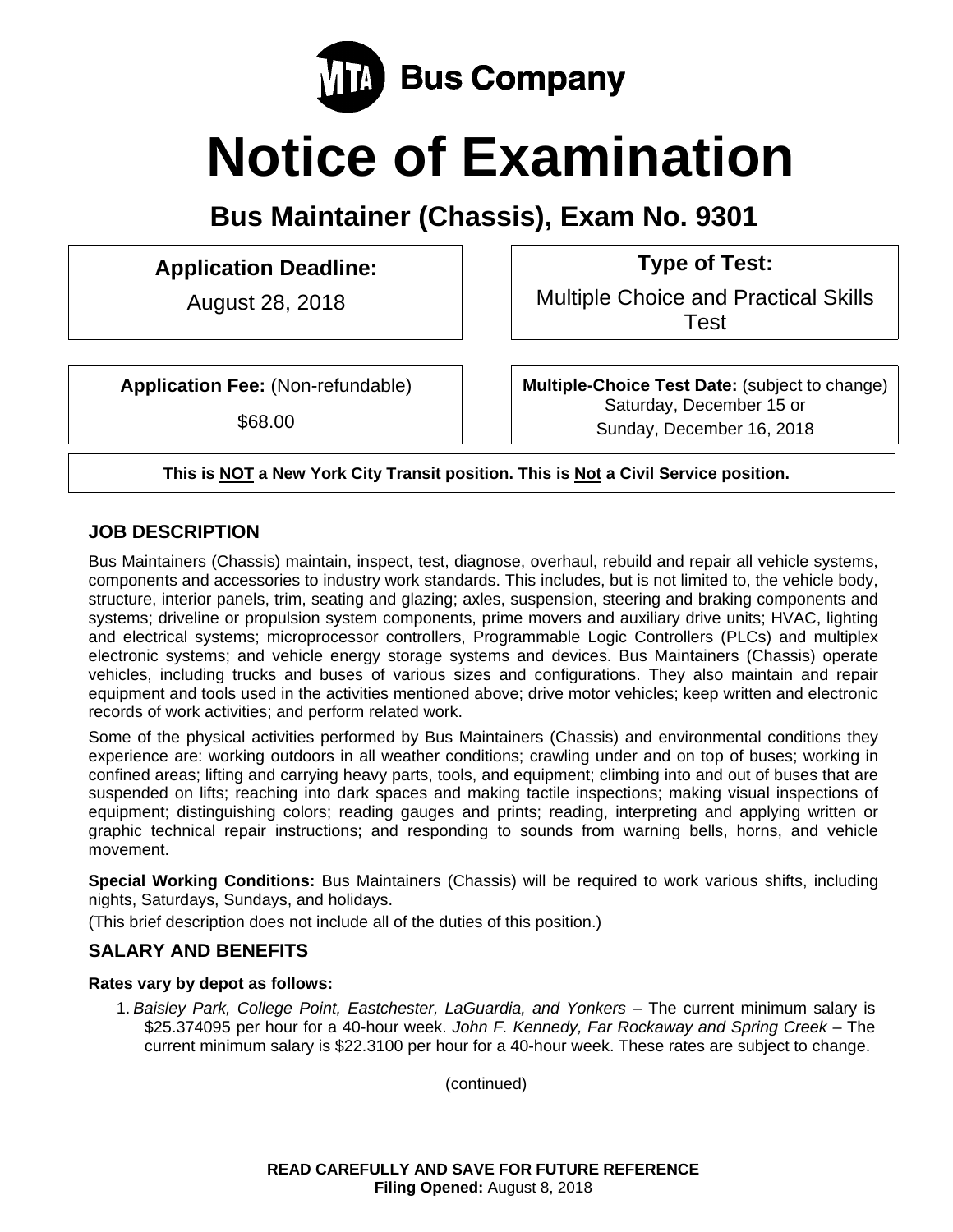# **SALARY AND BENEFITS (continued)**

The benefits of this position include, but are not limited to, night and weekend differentials, paid holidays, vacation and sick leave, a comprehensive medical plan and a pension plan.

# **HOW TO QUALIFY**

**Education and Experience Requirements:** By the **last day of the Application Period**, a candidate must have three years of full-time satisfactory experience as a journey-level mechanic (i.e., a fully trained, knowledgeable, experienced, proficient and competent mechanic) repairing passenger automobiles, trucks, buses or aircraft.

For the above journey-level experience to be credited, **it must be preceded by** one of the following:

- 1. Two years of full-time satisfactory experience as a mechanic's helper, apprentice or trainee performing or assisting in the performance of automotive or aircraft maintenance and repair; or
- 2. Graduated from a recognized trade school or technical school, approved by a state's Department of Education or comparable agency, with a major course of study in automotive mechanics or a closely related field, totaling 600 hours; or
- 3. Graduated from a vocational high school, approved by a state's Department of Education or comparable agency, with a major course of study in automotive mechanics, or a closely related field; or
- 4. Graduated from an accredited college or university with an AAS degree or higher in automotive mechanics or a closely related field.

High school or trade school education must be approved by a State's Department of Education or recognized accrediting organization. College education must be from an accredited college or university, accredited by regional, national, professional or specialized agencies recognized as accrediting bodies by the U.S. Secretary of Education, and by the Council for Higher Education Accreditation. (CHEA)

**The following are types of experience that are not acceptable:** auto body and fender repair; auto or truck assembly; dealership make-ready repair; fuel, oil and lube servicing; vehicle inspection; exclusive specialty replacement shop work, such as tire replacement, replacement of exhaust parts (muffler), glass, climate control parts, etc.; and salvage and junkyard extraction.

You may be given the multiple-choice and practical skills test before we review your qualifications. You are responsible for determining whether you meet the qualification requirements for this examination prior to submitting your *Application.* If you are marked "Not Qualified," your application fee will **not** be refunded and you will **not** receive a score.

# **REQUIREMENTS TO BE APPOINTED**

**Driver License Requirement:** At the time of promotion, you must possess either:

- 1. A Class B *Commercial Driver License (CDL)* valid in the State of New York with a passenger endorsement and no disqualifying restrictions; or
- 2. A Motor Vehicle Driver License valid in the state of New York and a Learner Permit for a Class B *Commercial Driver License (CDL)* valid in the State of New York with a passenger endorsement and no disqualifying restrictions.

(continued)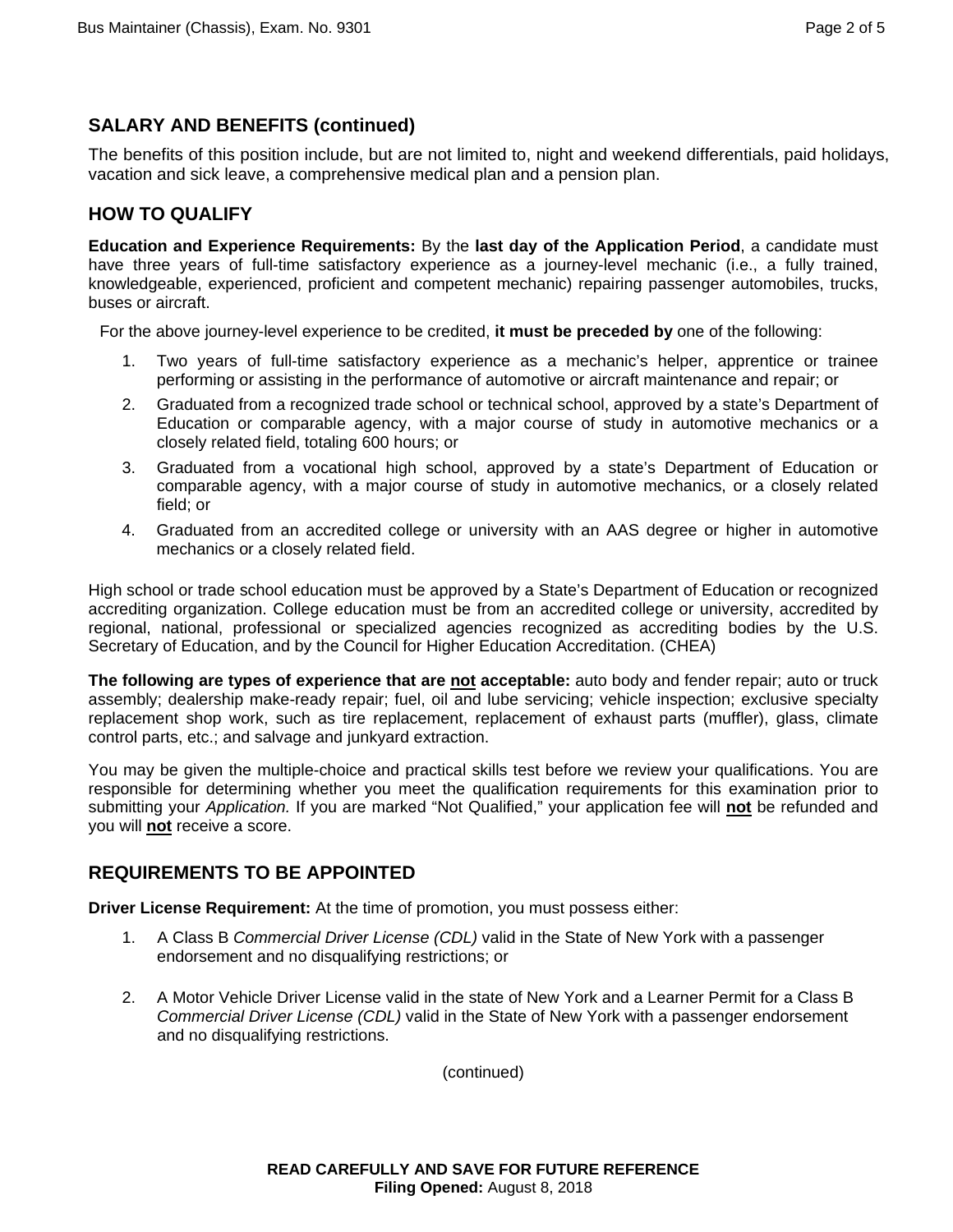# **REQUIREMENTS TO BE APPOINTED (continued)**

Candidates who qualify under "2" above will be appointed subject to the receipt of a Class B Commercial Driver License (CDL) valid in the State of New York with a passenger endorsement and no disqualifying restrictions at the end of a special training course in bus operation.

Candidates who fail to successfully complete the special training course in bus operation, including the receipt of a Class B CDL valid in the State of New York with a passenger endorsement and no disqualifying restrictions, will be terminated.

If you have serious moving violations, a license suspension or an accident record, you may be disqualified. The Class B CDL with passenger endorsement and no disqualifying restrictions must be maintained for the duration of your employment.

**Medical Requirement:** Medical guidelines have been established for the position of Bus Maintainer (Chassis). You will be examined to determine whether you can perform the essential functions of the position of Bus Maintainer (Chassis). Where appropriate, a reasonable accommodation will be provided for a person with a disability to enable him or her to perform the essential functions of the position.

**Drug Screening Requirement:** You must pass a drug screening in order to be appointed, and if appointed, you will be subject to random drug and alcohol tests for the duration of your employment. Additionally, if you have tested positive on a drug or alcohol test or had a refusal to test during pre-employment or while employed by a Federal DOT-regulated employer during the applicable period, you must have completed the Substance Abuse Professional (SAP) process required by federal law in order to be appointed to this safetysensitive position.

**Proof of Identity Requirement:** Under the Immigration Reform and Control Act of 1986, you must be able to prove your identity and your right to obtain employment in the United States prior to employment.

**English Requirement:** You must be able to understand and be understood in English.

**Residency:** New York City residency is not required for this position.

# **HOW TO OBTAIN AN APPLICATION**

During the application period, you may obtain an *Application* for this examination online at http://web.mta.info/nyct/hr/appexam.htm or in person at the MTA New York City Transit Exam Information Center as indicated below.

**MTA New York City Transit Exam Information Center:** Open Monday through Friday, from 9 AM to 3 PM, in the lobby at 180 Livingston Street, Brooklyn, New York. Directions: take the A, C, F or R trains to the Jay Street-Metro Tech Station, or the 2, 3, or G trains to the Hoyt Street Station.

#### **REQUIRED FORMS**

- 1. *Application:* Make sure that you follow all instructions included with your *Application*, including payment of fee. Save a copy of the instructions for future reference.
- 2. *Education and Experience Test Paper:* Write your social security number in the box at the top of each page, and the examination title and number in the box provided. **This form must be filled out completely and in detail for you to receive your proper rating.** Keep a copy of your completed Education and Experience Test Paper for your records.
- 3. *Foreign Education Fact Sheet* **(Required only if you need credit for your foreign education to meet the education and experience requirements):** If you were educated outside the United States, you must have your foreign education evaluated to determine its equivalence to education obtained in the United States. The services that are approved to make this evaluation, as well as instructions on how to submit this evaluation are listed on the Foreign Education Fact Sheet included with your application packet. When you contact the evaluation service, ask for a "document-bydocument" (general) evaluation of your foreign education.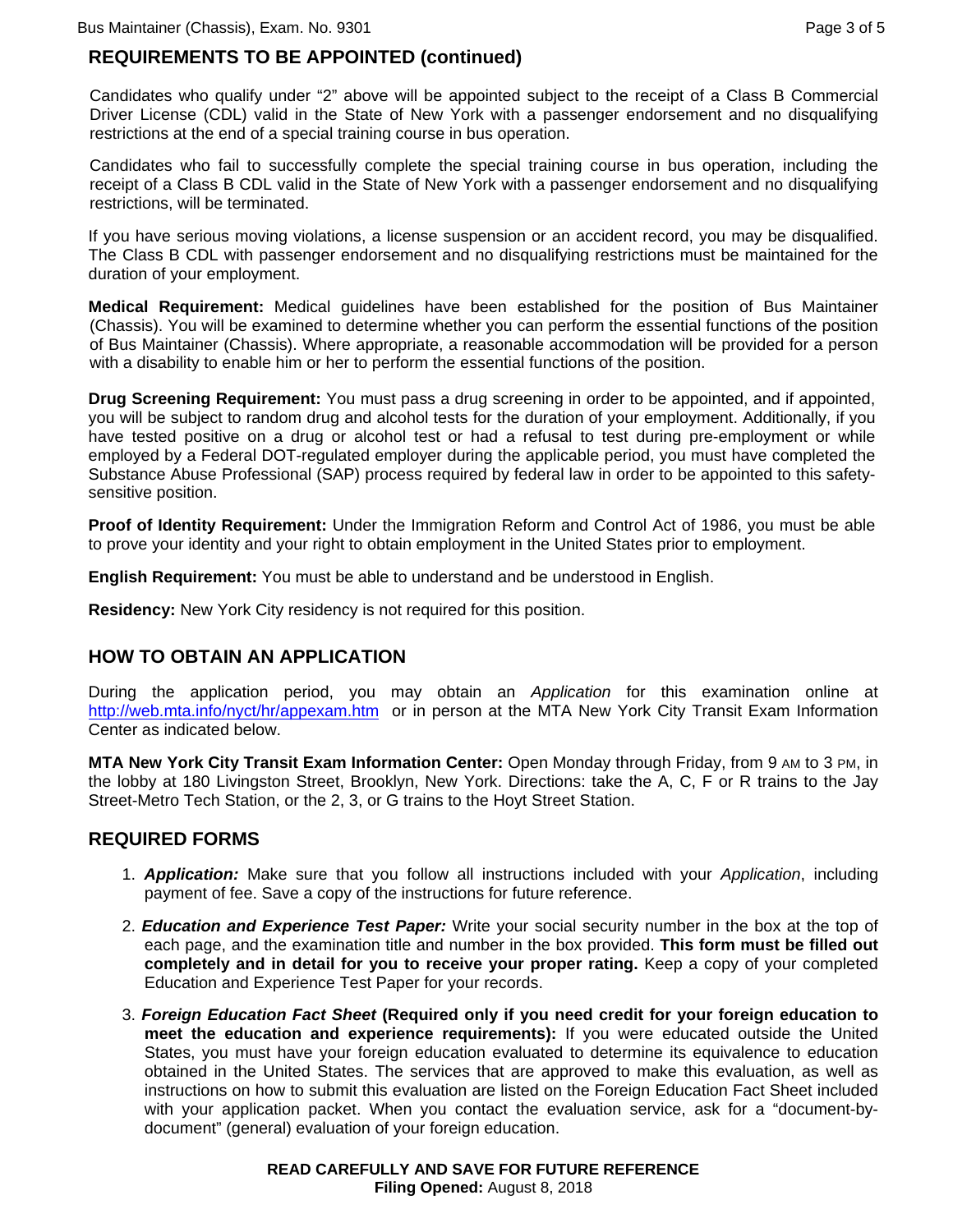# **HOW TO SUBMIT AN APPLICATION AND PAY THE APPLICATION FEE**

If you believe you meet the requirements in the "How to Qualify" section, you must apply by mail.

New York City Transit will **not** accept applications in person.

#### **Applications by Mail must:**

- 1. Include all of the required forms, as indicated in the Required Forms section above.
- 2. Be postmarked by the last day of the application period.
- 3. Be mailed to the address in the "Correspondence" section of this notice.
- 4. Include the appropriate fee in the form of a money order.

#### **The Money Order (Postal Money Order Preferred) must:**

- 1. Be made payable to NYC Transit.
- 2. Be valid for one year.
- 3. Have the following information written on it: your name, home address, the last four digits of your social security number, and the exam title and exam number.

Save your money order receipt for future reference and proof of filing an *Application*.

#### **Cash and personal checks will not be accepted.**

# **ADMISSION LETTER**

An *Admission Letter* or *Not Qualified Letter* will be mailed to you about 10 days before the first date of the multiple-choice test. If you do not receive an *Admission Letter* at least 4 days before this date, you may obtain a duplicate letter at the MTA Exam Information Center (as indicated above). A paper copy of the *Admission Letter* is your ticket for admission to the test.

# **THE TEST**

You will be given a qualifying multiple-choice test and a competitive practical skills test. You must achieve a score of at least 70% to pass each test. Only those who pass the qualifying multiple-choice test will be called to take the practical skills test. Your score on the practical skills test will determine 100% of your final score.

The qualifying multiple-choice test may include questions on: the maintenance, troubleshooting and repair of buses, automobiles and trucks, including their engines, transmissions, running gears, air-conditioning, and electrical and mechanical accessories; proper selection and use of materials, machinery and tools of the trade; safe and efficient work practices; reading and interpreting specifications and drawings; related mathematical calculations; record keeping; and other related areas.

The competitive practical skills test may be designed to measure your ability to use tools; read schematics; install, repair, and adjust vehicle components; and troubleshoot and repair electrical components using meters and other equipment.

# **TEST ADMINISTRATION GUIDELINES**

**Warning**: You are not permitted to enter the test site with cellular phones, beepers, pagers, cameras, portable media players, or other electronic devices. Calculators are **not** permitted. Electronic devices with an alphabetic keyboard or with word processing or data recording capabilities such as planners, organizers, etc. are prohibited. If you use any of these devices in the building at any time before, during or after the test, you may not receive your test results, your score may be nullified, and your application fee will not be refunded.

You may not have any other person, including children, present with you while you are being processed for or taking the test and no one may wait for you inside of the test site while you are taking the multiple-choice test.

**Required Identification:** You are required to bring one (1) form of valid (non-expired) signature and photo bearing identification to the test site. The name that was used to apply for the exam must match the first and last name on the photo ID. A list of acceptable identification documents is provided below. If you do not have an acceptable ID, you may be denied testing. Acceptable forms of identification (bring one) are as follows: State issued driver's license, State issued identification card, US Government issued Passport, US Government issued Military Identification Card, US Government issued Alien Registration Card, Employer ID with photo, or Student ID with photo.

> **READ CAREFULLY AND SAVE FOR FUTURE REFERENCE Filing Opened:** August 8, 2018 (Continued)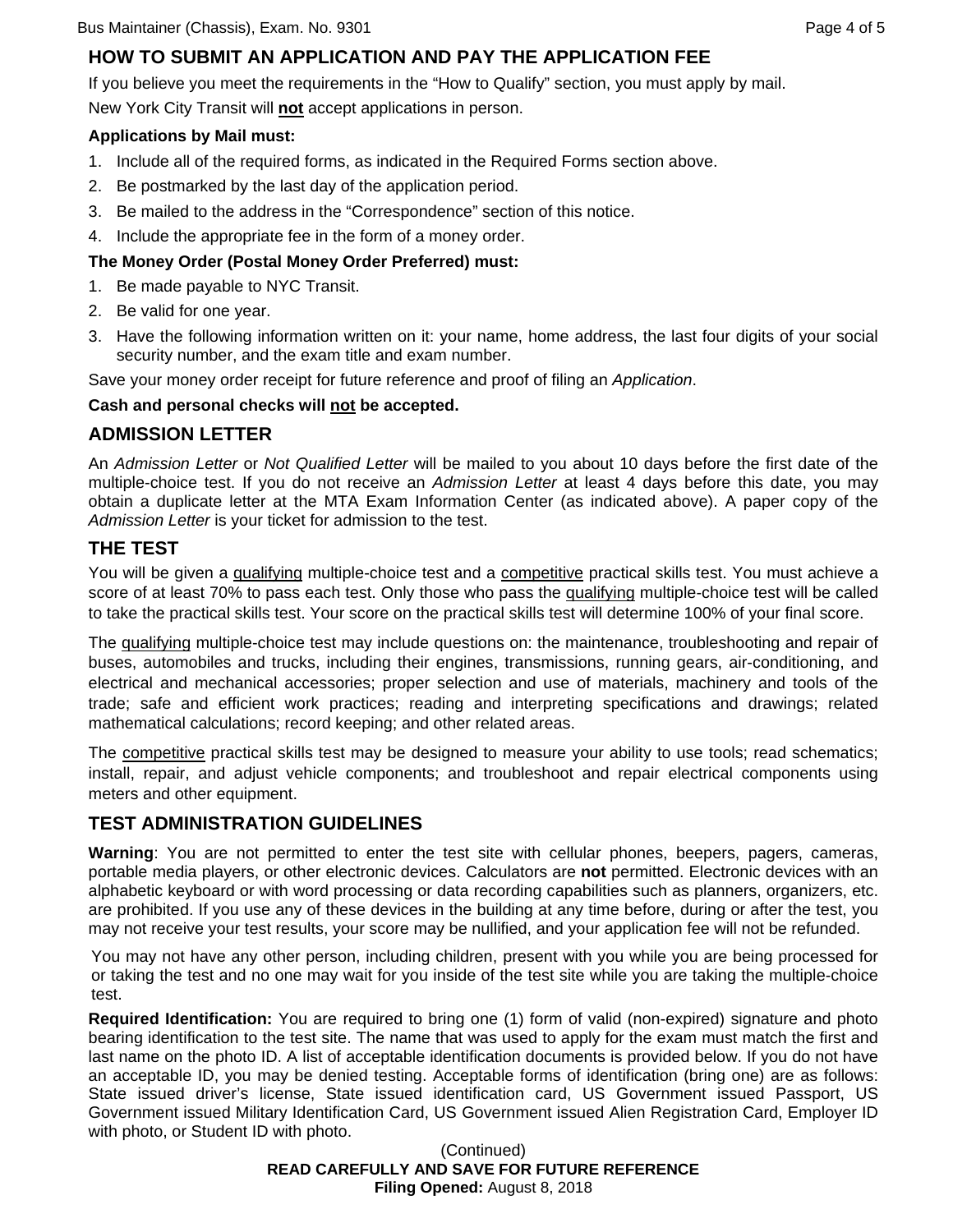# **TEST ADMINISTRATION GUIDELINES (continued)**

**Leaving**: You must leave the test site once you finish the multiple-choice test. If you leave the test site after being fingerprinted, but before completing the test, you will not be permitted to re-enter. If you disregard this instruction and re-enter the test site, you may not receive your test results, your test score may be nullified, and your application fee will not be refunded.

# **THE TEST RESULTS**

If you meet the education and experience requirements and pass the qualifying multiple-choice test and the competitive practical skills test, your name will be placed on an eligible list and you will be given a list number. You will be notified by mail of your test results. If you meet all requirements and conditions, you will be considered for appointment when your name is reached on the eligible list.

## **ADDITIONAL INFORMATION**

**Promotion Test:** Promotion examinations for this title are being held for eligible MTA Bus Company employees. The names appearing on the promotion list resulting from this examination will be considered first in filling vacancies.

**Training:** Each appointee will be required to successfully complete a one-year probationary period, during which time the appointee may be terminated.

#### **SPECIAL ARRANGEMENTS**

**Special Test Accommodations:** If you plan to request special testing accommodations due to disability or an alternate test date due to your religious belief, follow the instructions included with your *Application* and mail your request to the address found in the "Correspondence" section below no later than 30 days prior to the scheduled test date.

**Make-Up Test:** You may apply for a make-up test if you cannot take the test on the regular test date for any of the following reasons:

- 1. Compulsory attendance before a public body;
- 2. Absence for one week following the death of a spouse, domestic partner, parent, sibling, child or child of a domestic partner;
- 3. Absence due to ordered military duty;
- 4. A clear error for which MTA New York City Transit is responsible; or
- 5. A temporary disability, pregnancy-related, or child-birth-related condition preventing you from taking the test.

To request a make-up test, mail your request with your documentation of special circumstances to the address found in the "Correspondence" section below within one week of your scheduled test date.